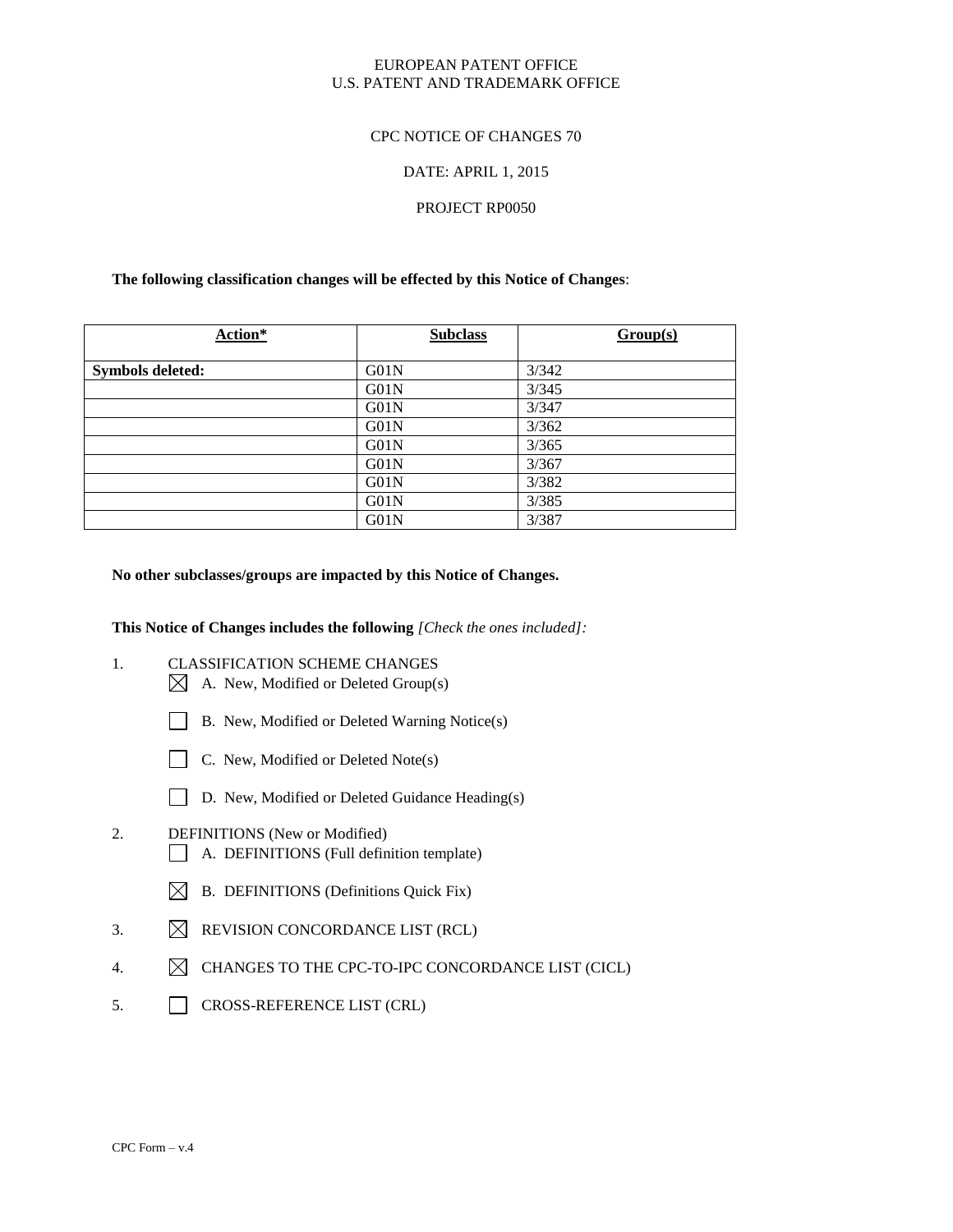# DATE: APRIL 1, 2015

### PROJECT RP0050

## 1. CLASSIFICATION SCHEME CHANGES

### A. New, Modified or Deleted Group(s)

## **SUBCLASS G01N - INVESTIGATING OR ANALYSING MATERIALS BY DETERMINING THEIR CHEMICAL OR PHYSICAL PROPERTIES**

| Type* | <b>Symbol</b> | Indent<br>Level<br><b>Number</b><br>of dots<br>(e.g. 0, 1,<br>$\overline{2)}$ | <b>Title</b><br>(new or modified)<br>"CPC only" text should normally be<br>enclosed in {curly brackets}** | Transferred to <sup>#</sup>                                                                   |
|-------|---------------|-------------------------------------------------------------------------------|-----------------------------------------------------------------------------------------------------------|-----------------------------------------------------------------------------------------------|
| D     | G01N3/342     | 3                                                                             | {for tensile or compressive investigation}                                                                | <administrative to<br="" transfer=""><math>G01N</math> 3/34 &gt;</administrative>             |
| D     | G01N3/345     | 3                                                                             | {for bending investigation}                                                                               | <administrative to<br="" transfer=""><math>G01N</math> 3/34<math>&gt;</math></administrative> |
| D     | G01N3/347     | 3                                                                             | {for torsional investigation}                                                                             | <administrative to<br="" transfer=""><math>G01N</math> 3/34<math>&gt;</math></administrative> |
| D     | G01N3/362     | 3                                                                             | {for tensile or compressive investigation}                                                                | <administrative to<br="" transfer=""><math>G01N</math> 3/36&gt;</administrative>              |
| D     | G01N3/365     | 3                                                                             | {for bending investigation}                                                                               | <administrative to<br="" transfer=""><math>G01N</math> 3/36&gt;</administrative>              |
| D     | G01N3/367     | 3                                                                             | {for torsional investigation}                                                                             | <administrative to<br="" transfer=""><math>G01N</math> 3/36&gt;</administrative>              |
| D     | G01N3/382     | 3                                                                             | {for tensile or compressive investigation}                                                                | <administrative to<br="" transfer=""><math>G01N</math> 3/38&gt;</administrative>              |
| D     | G01N3/385     | 3                                                                             | {for bending investigation}                                                                               | <administrative to<br="" transfer=""><math>G01N</math> 3/38&gt;</administrative>              |
| D     | G01N3/387     | 3                                                                             | {for torsional investigation}                                                                             | <administrative to<br="" transfer=""><math>G01N</math> 3/38&gt;</administrative>              |

\*N = new entries where reclassification into entries is involved; C = entries with modified file scope where reclassification of documents from the entries is involved;  $Q =$  new entries which are firstly populated with documents via administrative transfers from deleted (D) entries. Afterwards, the transferred documents into the Q entry will either stay or be moved to more appropriate entries, as determined by intellectual reclassification; E= existing entries with enlarged file scope, which receive documents from C or D entries, e.g. when a limiting reference is removed from the entry title;  $M =$  entries with no change to the file scope (no reclassification);  $D =$  deleted entries;  $F =$  frozen entries will be deleted once reclassification of documents from the entries is completed;  $U =$  entries that are unchanged.

- \*\*No {curly brackets} are used for titles in CPC only subclasses, e.g. C12Y, A23Y; 2000 series symbol titles of groups found at the end of schemes (orthogonal codes); or the Y section titles. The {curly brackets} are used for 2000 series symbol titles found interspersed throughout the main trunk schemes (breakdown codes).
- For U groups, the minimum requirement is to include the U group located immediately prior to the N group or N group array, in order to show the N group hierarchy and improve the readability and understanding of the scheme. Always include the symbol, indent level and title of the U group in the table above.
- All entry types should be included in the scheme changes table above for better understanding of the overall scheme change picture. Symbol, indent level, and title are required for all types except "D" which requires only a symbol.
- #"Transferred to" column must be completed for all C, D, F, and Q type entries. F groups will be deleted once reclassification is completed.
- When multiple symbols are included in the "Transferred to" column, avoid using ranges of symbols in order to be as precise as possible.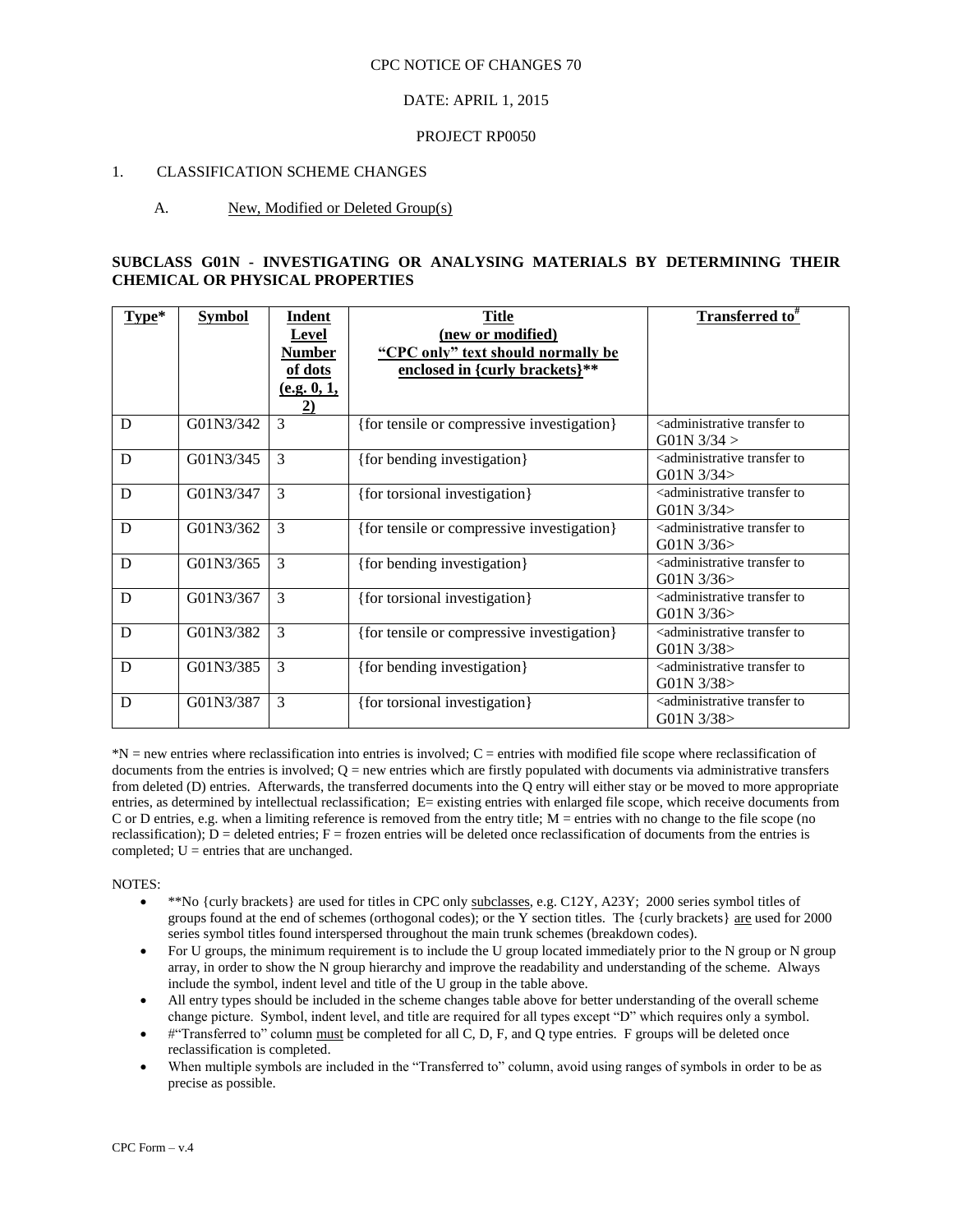# CPC NOTICE OF CHANGES 70

## DATE: APRIL 1, 2015

#### PROJECT RP0050

- For administrative transfer of documents, the following text should be used: "< administrative transfer to XX>" or "<administrative transfer to XX and YY simultaneously>" when administrative transfer of the same documents is to more than one place.
- Administrative transfer to main trunk groups is assumed to be "invention information", unless otherwise indicated, and to 2000 series groups is assumed to be "additional information".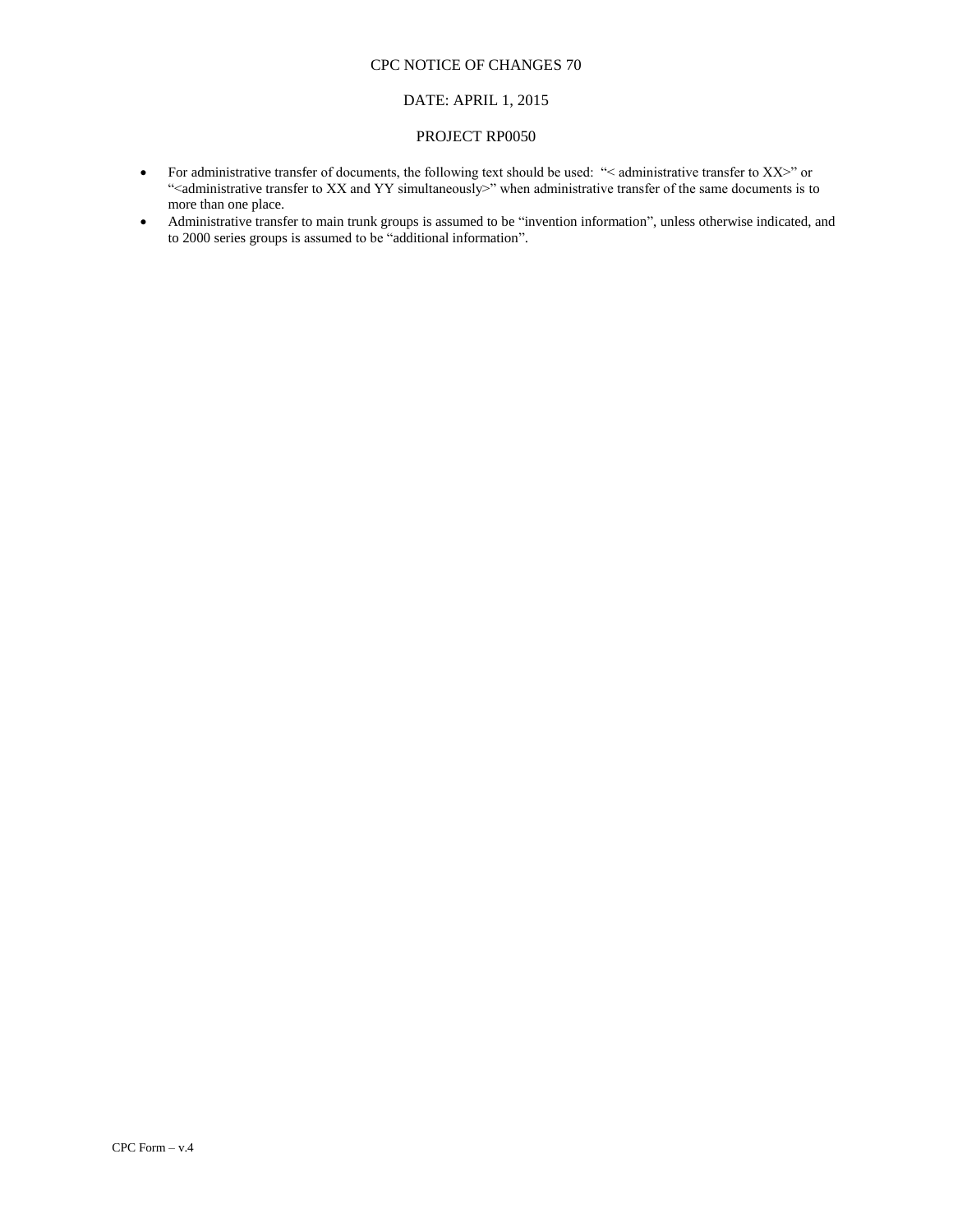# CPC NOTICE OF CHANGES 70

# DATE: APRIL 1, 2015

# PROJECT RP0050

# 2. B. DEFINITIONS QUICK FIX

| <b>Symbol</b> | <b>Location of change</b><br>(e.g., section title) | <b>Existing reference symbol or text</b> | <b>Action</b> ; New symbol; New text |
|---------------|----------------------------------------------------|------------------------------------------|--------------------------------------|
| G01N3/00      | Special Rules                                      | P <sub>1</sub> C                         | Delete                               |
| G01N3/00      | <b>Special Rules</b>                               | S01N3/00P1C                              | G01N2203/0062                        |

- The table above is used for corrections or modifications to existing definitions, e.g. delete an entire definition or part thereof; propose new wording or modify wording of a section, change the symbol the definition is associated with, change or delete a reference symbol, etc.
- Do not delete (F) symbol definitions.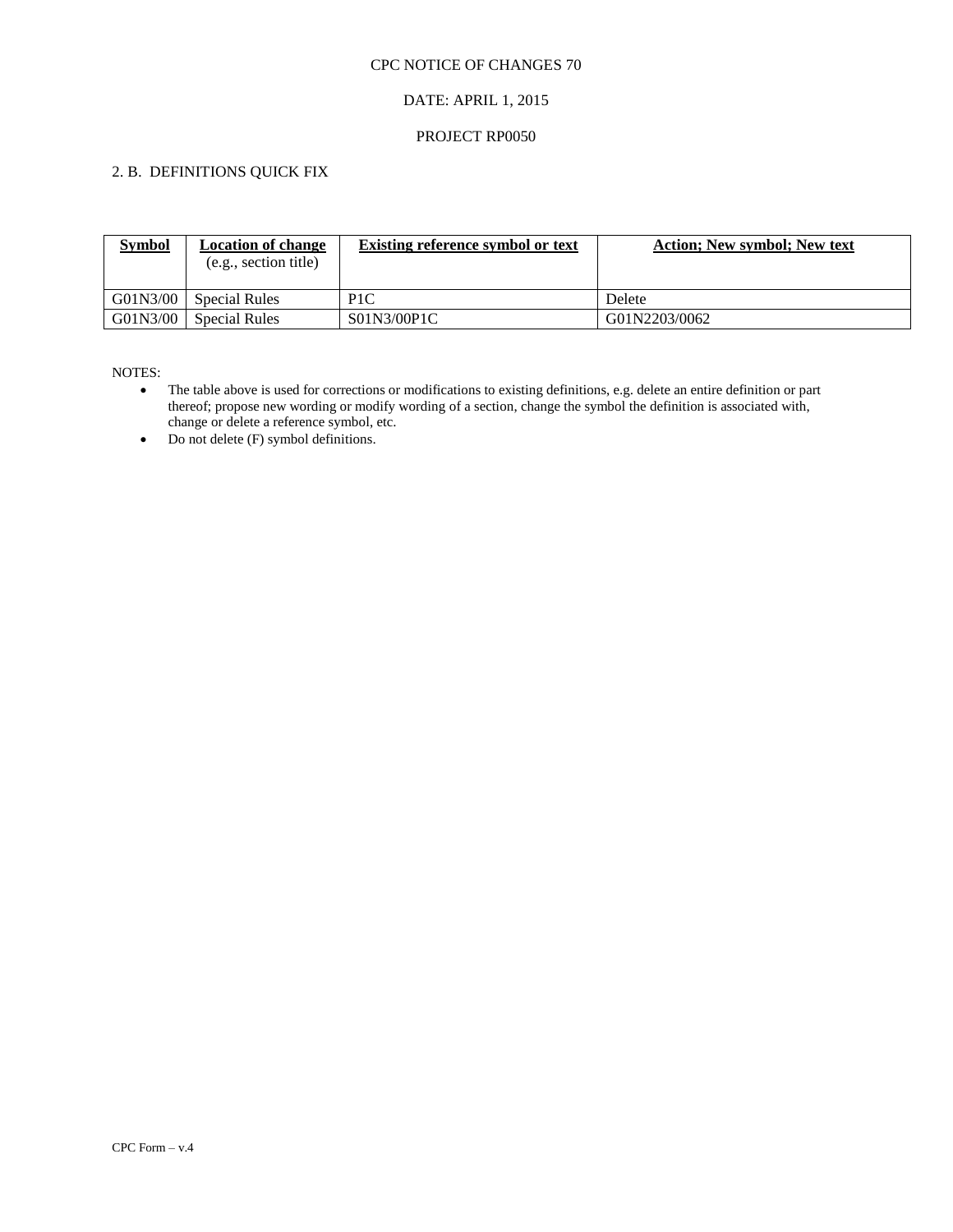### CPC NOTICE OF CHANGES 70

# DATE: APRIL 1, 2015

### PROJECT RP0050

# 3. REVISION CONCORDANCE LIST (RCL)

| Type* | From CPC Symbol (existing) | To CPC Symbol(s)                                                                |
|-------|----------------------------|---------------------------------------------------------------------------------|
|       |                            |                                                                                 |
| D     | G01N 3/342                 | $\alpha$ <administrative 3="" 34="" g01n="" to="" transfer=""></administrative> |
| D     | G01N 3/345                 | $\alpha$ <administrative 3="" 34="" g01n="" to="" transfer=""></administrative> |
| D     | G01N 3/347                 | $\alpha$ administrative transfer to G01N 3/34>                                  |
| D     | G01N 3/362                 | $\alpha$ <administrative 3="" 36="" g01n="" to="" transfer=""></administrative> |
| D     | G01N 3/365                 | $\alpha$ <administrative 3="" 36="" g01n="" to="" transfer=""></administrative> |
| D     | G01N 3/367                 | $\alpha$ <administrative 3="" 36="" g01n="" to="" transfer=""></administrative> |
| D     | G01N 3/382                 | $\alpha$ <administrative 3="" 38="" g01n="" to="" transfer=""></administrative> |
| D     | G01N 3/385                 | $\alpha$ administrative transfer to G01N 3/38>                                  |
|       | G01N 3/387                 | $\alpha$ <administrative 3="" 38="" g01n="" to="" transfer=""></administrative> |

 $*C$  = entries with modified file scope where reclassification of documents from the entries is involved; Q = new entries which are firstly populated with documents via administrative transfers from deleted (D) entries. Afterwards, the transferred documents into the Q entry will either stay or be moved to more appropriate entries, as determined by intellectual reclassification;  $D =$ deleted entries.

- Only C, D, and Q type entries are included in the table above.
- When multiple symbols are included in the "To" column, avoid using ranges of symbols in order to be as precise as possible.
- For administrative transfer of documents, the following text should be used: "< administrative transfer to XX>" or "<administrative transfer to XX and YY simultaneously>" when administrative transfer of the same documents is to more than one place.
- Administrative transfer to main trunk groups is assumed to be "invention information", unless otherwise indicated, and to 2000 series groups is assumed to be "additional information".